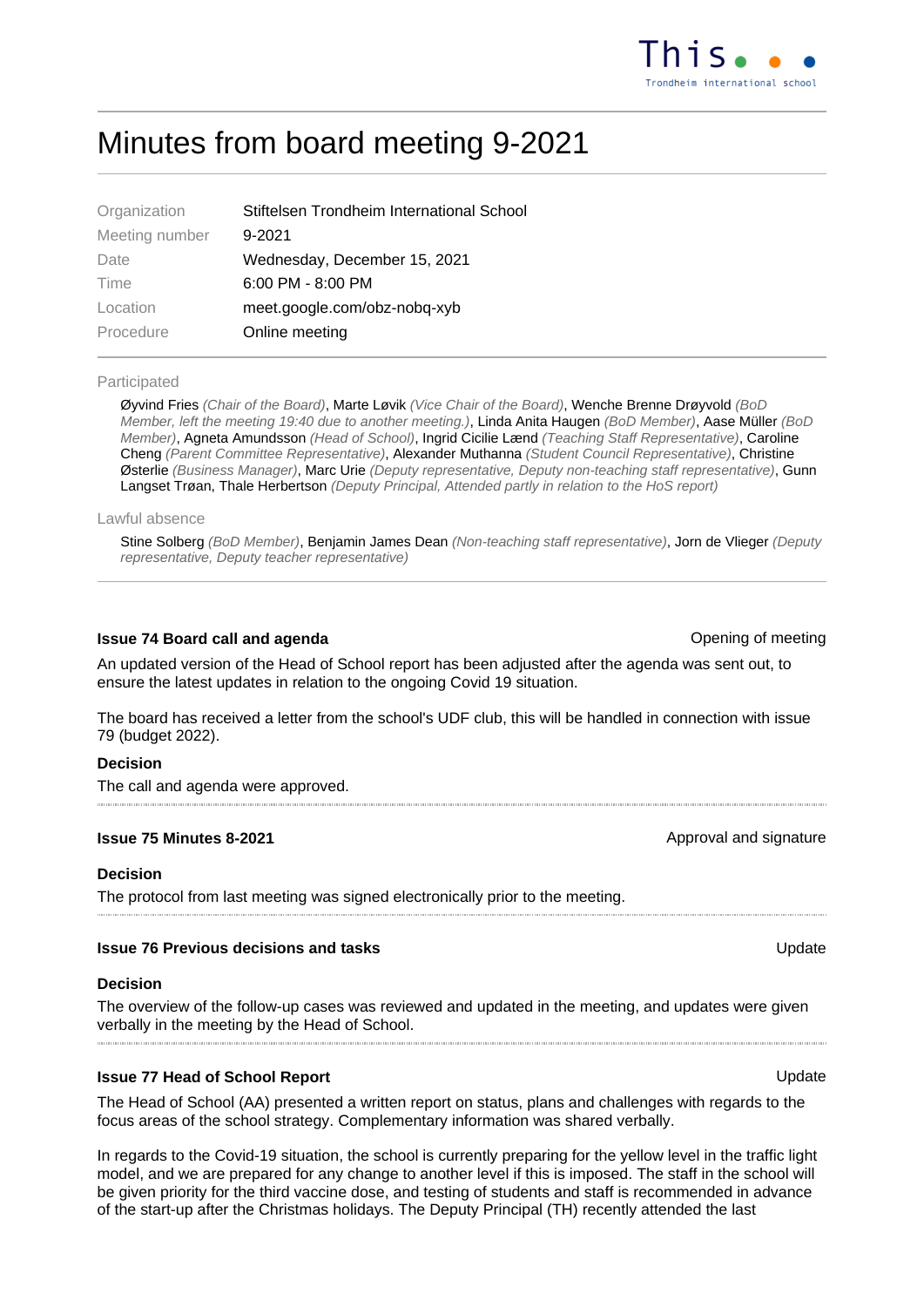information meeting with the municipality, and supplemented in the Board meeting with relevant information about the situation for the schools in Trondheim kommune.

The Head of School provided additional information about the school's special needs education offer, and whether the grants received cover the needs for the special education the school is required to offer.

The Deputy Principal (TH) presented the part of the report related to IB and the education program, and gave the Board an insight into what has happened in the last period related to the offer to students. Despite pandemic limitations, there are a lot of positive happenings that has taken place recently, both academically and socially.

#### **Decision**

The Board took note of the Head of School report.

#### **Issue 78 Business Manager Report** Communication Communication Communication Communication Communication Communication Communication Communication Communication Communication Communication Communication Communication Commu

**Status:** Refer to the attached monthly report from the accounting company for the details. As of October the accounts is presented with a result of NOK 1.4 mill, which is 450 000 a head of the budget for 2021. This is mainly due to extraordinary grants that were not taken into account in the budget.

There has been lower income than normal in the gym rental department in 2021 due to periodic closures, so the expected deficit in SFO will partly be covered by allocated funds after from rental income from previous years.

Prognosis as of Oct 2021 is attached, annual result estimated to NOK 800 000 - 1000 000.

**Plans:** End of the year routines and prepare the systems and the BM role for the new year.

**Challenges:** Next year budget due to decreased expected income and increased operation costs for 2022.

# **Decision**

The Board took note of the provided information and the accounting report from Økonomisenteret AS.

# **Issue 79 Approval of Budget 2022** Decision

The administration has prepared a budget for next year's operations based on the assumptions that currently exist.

The budget consists of a total budget, and underlying departmental budgets for School, SFO and gym rental.

Basis and calculations for grants, school fees and SFO fee are included in the budget document. It also shows how the distribution of costs between school and SFO is calculated.

Based on the current situation with both lower expected grant funds and increased costs, this budget is hereby presented with an expected annual result of NOK 26 000.

The budget and the overview of prerequisites are attached.

The budget will require major restructuring and adjustments in daily operations in the time ahead.

The possible opportunities for extraordinary income are not included in the proposed budget, this is because there are uncertainties related to these.

The Board discussed the situation and the consequence of a tight budget, as well as the importance of safeguarding the sustainable operation of the school and safeguarding safe equity.

#### Statement for the record from the teaching staff representative:

Teachers are concerned about the budget cuts. Teachers want to deliver high-quality IB education to the students. With the suggested budget cuts in personnel and substitution, teachers are concerned that the quality of the education will decrease and that the working pressure will become too high. Teachers are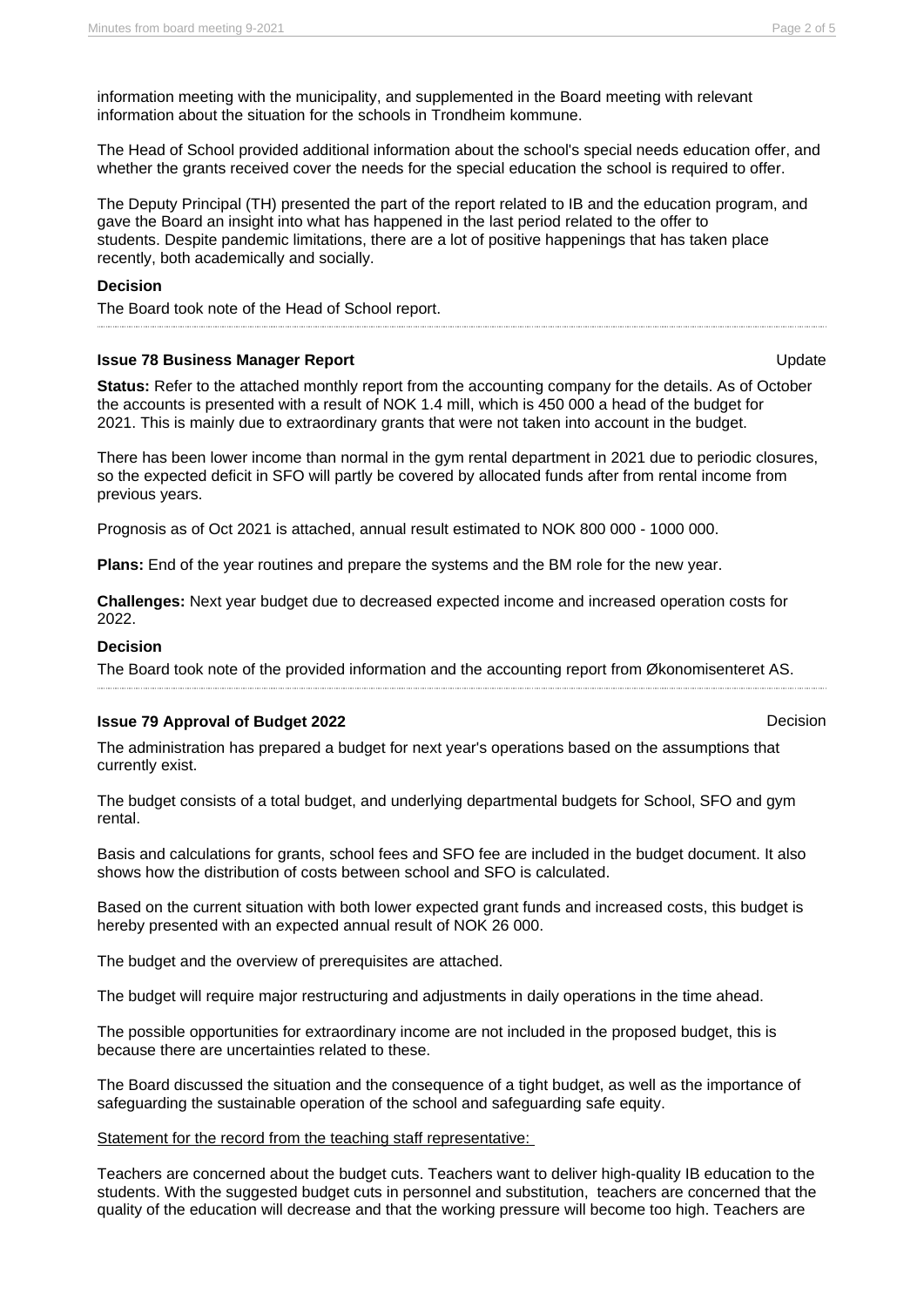concerned that this will have negative effects on the school's reputation and recruitment in the future. Teachers already feel high pressure by working during a pandemic for two years, with a lot of measures, risks, and changes. A change in the framework /working conditions will add more stress. Teachers already feel pressed for time. Teachers need the time they have in the current working conditions in order to do their job with good quality.

# **Decision**

The Board approved unanimous the presented budget for 2022.

Due to an expected challenging situation related to the budget, it is important to have cost control and appropriate information flow in the community.

The Board will provide a written reply to the letter received from the UDF club within a reasonable time.

#### **Issue 80 Approval of School Fee 2022** Decision

# **§ 5-1.Berekning av skolepengar (økonomiforskrift til friskoleloven)**

Berekning av storleiken på skolepengane skal skje med utgangspunkt i gjeldande satsar for tilskot.

Skolepengane til grunnskolar kan utgjere inntil 15 % per elev av høgste satsen på barnetrinn og tilsvarande på ungdomstrinn.

Skolepengane til vidaregåande skolar kan utgjere inntil 15 % per elev av satsen på dei ulike utdanningsprogramma.

I tillegg til dei ordinære skolepengane kan skolane ta inntil 3 400 kr per år for elevar i grunnskolen og inntil 4 500 kr per år for elevar i den vidaregåande skolen for å dekkje utgifter til husleige eller kapitalkostnader, jf. friskolelova § 6-2 første ledd.

Grunn- og vidaregåande skolar for funksjonshemma elevar kan ikkje ta skolepengar, med mindre skolen har søkt og fått innvilga unntak etter friskolelova § 6-2 andre ledd.

Det er styret som skal fastsette størrelsen på skolepengene (Friskoleloven § 5-2, b).

#### The administration suggest to continue the current school fee rates:

Barnetrinnet, PYP 1-6 + MYP7: NOK 2450 per month/11 months

Ungdomstrinnet, MYP8 - 10: NOK 2816 per month/11 months

Detailed information from Udir regarding grant 2022 and calculation showing rates and maximum legal rates is attached.

# **Decision**

The Board approved the proposed rates and that these are within the legal maximum rates for schools approved under the Act for Independent Schools (Friskoleloven).

#### **Barnetrinnet, PYP 1-6 + MYP7: NOK 2450 per month/11 months**

#### **Ungdomstrinnet, MYP8 - 10: NOK 2816 per month/11 months**

#### **Issue 81 Rental agreement GYM** Discussion

#### **Status:**

Agreement to extend the existing lease of the Gym building (main floor) as is throughout 2022.

The rental price and estimated common costs will be the same per m2 as already agreed for the school building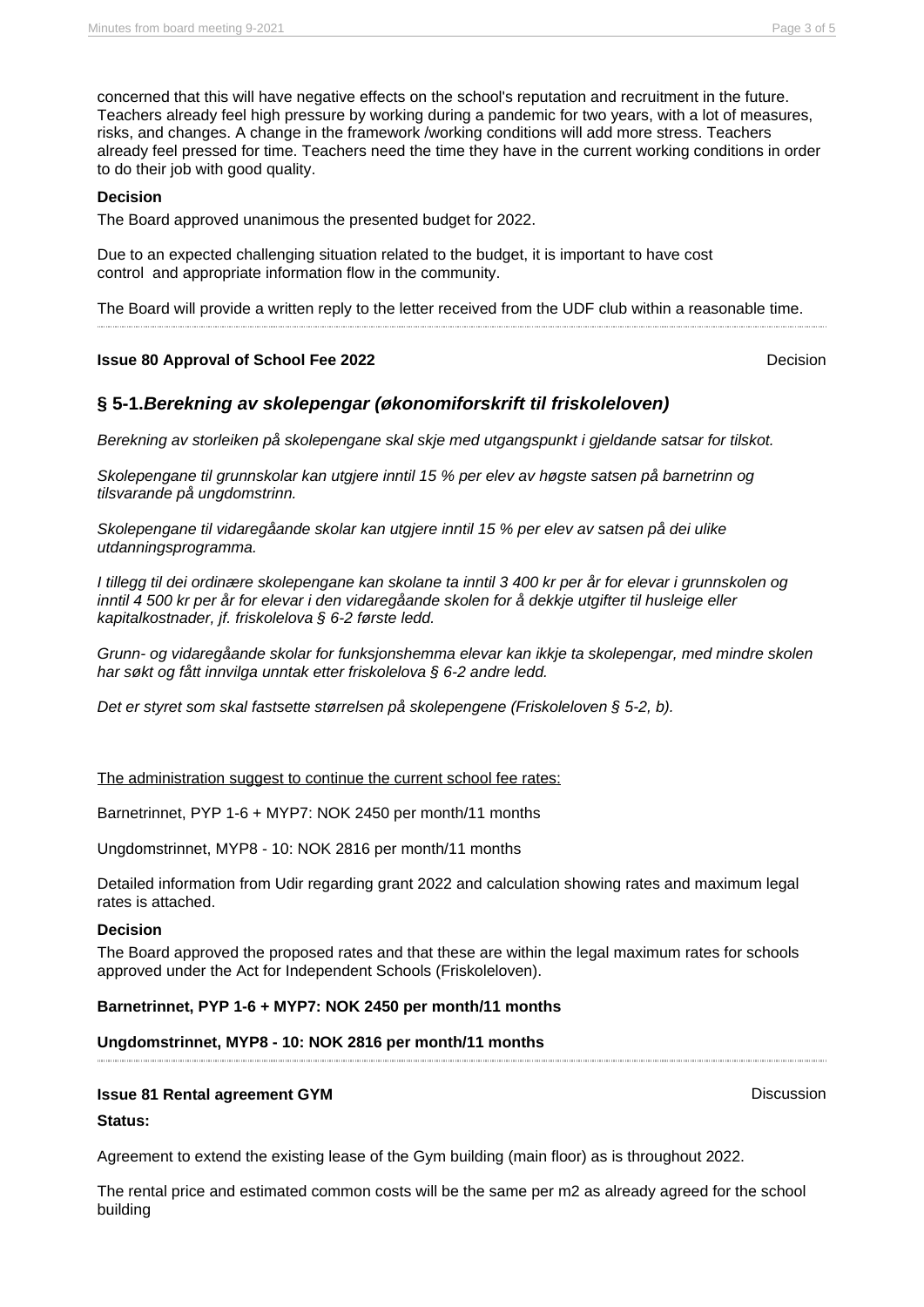# **Plans:**

By 2023, it may be relevant to consider taking over the entire building, including the ground floor, to which the lease must be administered. In this connection, an application must be made for approval of additional activities (rental of premises), to which certain criteria must be met. An approved application for additional activities must be in place for possible conclusion of a lease for the entire gym building.

Details regarding criteria are attached.

# **Challenges:**

Current rental income from available capacity (evening) in the Gym building partly finances the school's SFO department, together with parental payment. Additional activities (SFO) must be self-financing, or can also be covered by profits from additional activities.

In total, all additional activities must not generate a deficit, in order to prevent this from being covered by the school's funds.

Rental of the ground floor will be long-term rental to corporate business, whereas the tenant is most likely clarified.

# **Decision**

The Board took note of the information and discussed the situation and the possibilities.

The administration will further investigate the various possibilities connected to the Gym building, and submit an application to Udir for the operation of additional activities, should this be deemed realistic.

# **Issue 82 Strategy 2022-2026** Discussion

The school administration has worked on updating and adjusting the school's five-year strategy plan, where new considerations have been taken into account. The next step will be to focus on a dynamic action plan to achieve the overall goals of the plan.

The Head of School presented the updated version of the school's strategy plan in the meeting.

# **Decision**

The Board approved the presented Strategy plan for 2022-2026 with a minor adjustment in the wording of one of the points.

# **Issue 83 Report from QAC Discussion**

1. QAC has reviewed and checked out 4 chapters in the internal control system:

Ch. 4 Training and student assessment

Ch. 6 Quality development

Ch. 8 Financial management

Ch. 9 Personnel management

There are a total of 193 check points, of which 3 cases are pending and one case is registered with deviations. The school works with all cases. The discrepancy is related to the system we use to have a detailed registered absence for individual pupils in primary school. See attached report for details.

# 2. Organization chart

The school's organization chart was adopted at the previous board meeting. In connection with updating our internal systems, some "technical weaknesses" and an oversight of the proposal that was adopted were revealed. This has now been adjusted so that these final versions can be adopted by the Board.